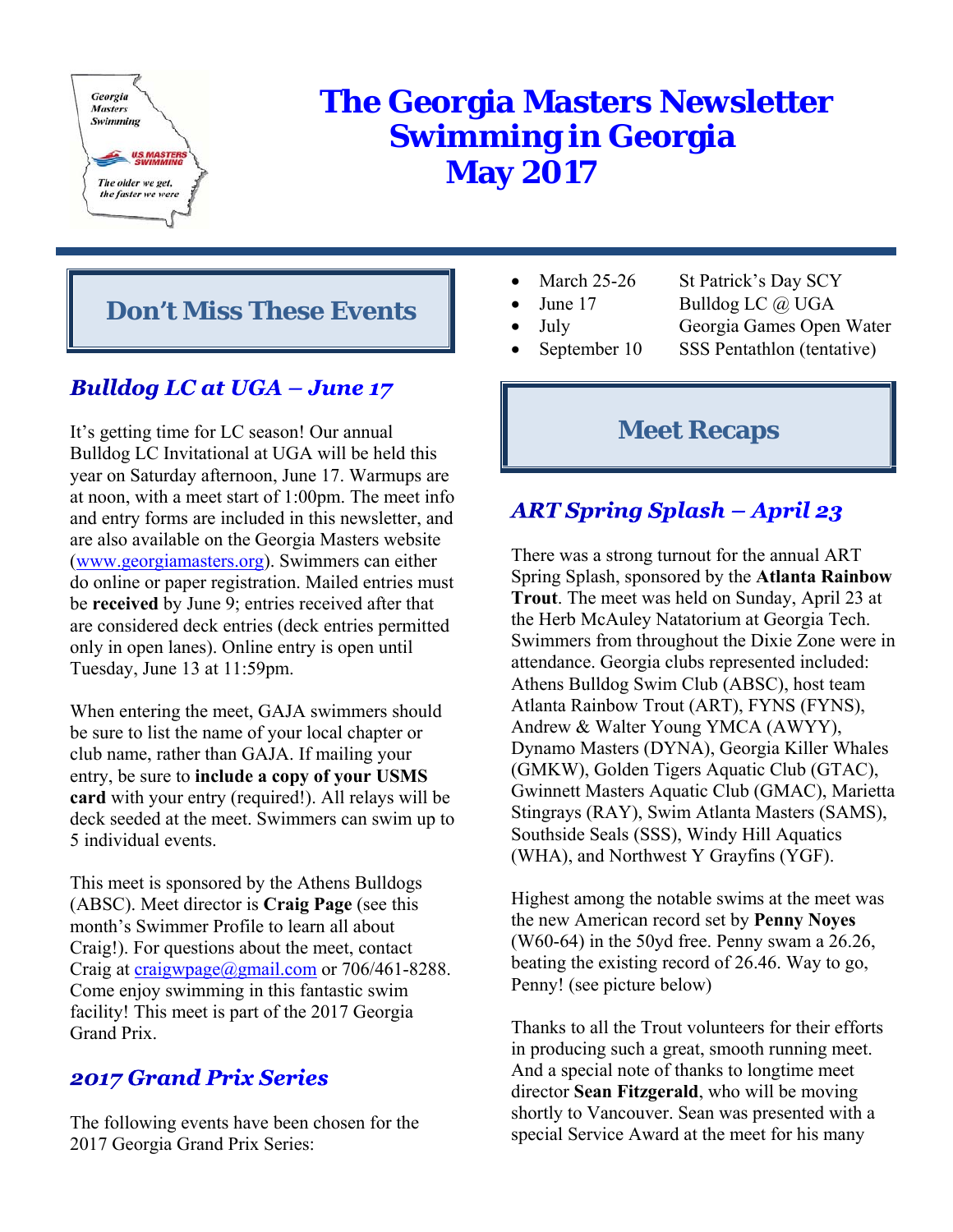

**Penny Noyes – American record setter in the 50 yrd free** 

years of volunteer service to our Georgia LMSCas Vice Chair, organizer of the Georgia Grand Prix Series, and meet director for both the St Nick and Spring Splash meets over the years. These will definitely be big shoes to fill!



**Lisa Watson presenting Special Service Award to Sean Fitzgerald** 

### **Team Results**

| 1 Swim Atlanta Masters             | 1,725 |
|------------------------------------|-------|
| 2 Atlanta Rainbow Trout            | 1,383 |
| 3 Georgia Masters Killer Whales    | 1,229 |
| 4 Auburn Master Swimmers           | 670   |
| 5 Athens Bulldog Swim Club         | 576   |
| 6 Northwest YMCA Grayfins          | 474   |
| 7 Windy Hill Athletic Club Masters | 389   |
| 8 Uc45                             | 366   |
| 9 Fyns                             | 230   |
| 10 Atlanta Water Jocks             | 120   |

### **High Point**

18-24 Women - Nicole Powell 18-24 Men - Bennett Paradis/Amos Chan 25-29 Women - Emile Sumner 25-29 Men - Alan Seifert 30-34 Women - Patricia Campbell 30-34 Men - Mark Mooney 30-34 Women - Marcela Chavez 35-39 Men - Hank Longmire 40-44 Women - Sylvia Gerbovaz/Nicole Arnold 40-44 Men - Dan McCarthy 45-49 Women - Serena Lau 45-49 Men - Michael Kucharski 50-54 Women - Pam McClure 50-54 Men - Mark Rogers 55-59 Women - Muriel Cochran 55-59 Men - David Berry 60-64 Women - Ginger Penn 60-64 Men - Pat Eddy 65-69 Women - Leslie Landey/Rebecca Hamilton 65-69 Men - Joe Hutto 70-74 Women - Dodi Thomas 70-74 Men - John Zeigler 75-79 Women - Sally Newell 75-79 Men - Craig Ray 80-84 Men - Wang Lau

## **USMS Spring Nationals Recap: April 27-30**

Spring Nationals were out on the West Coast this year in Riverside, California. We had two Georgia swimmers who competed among the over 2000 swimmers entered at the meet: **David Hildebrant**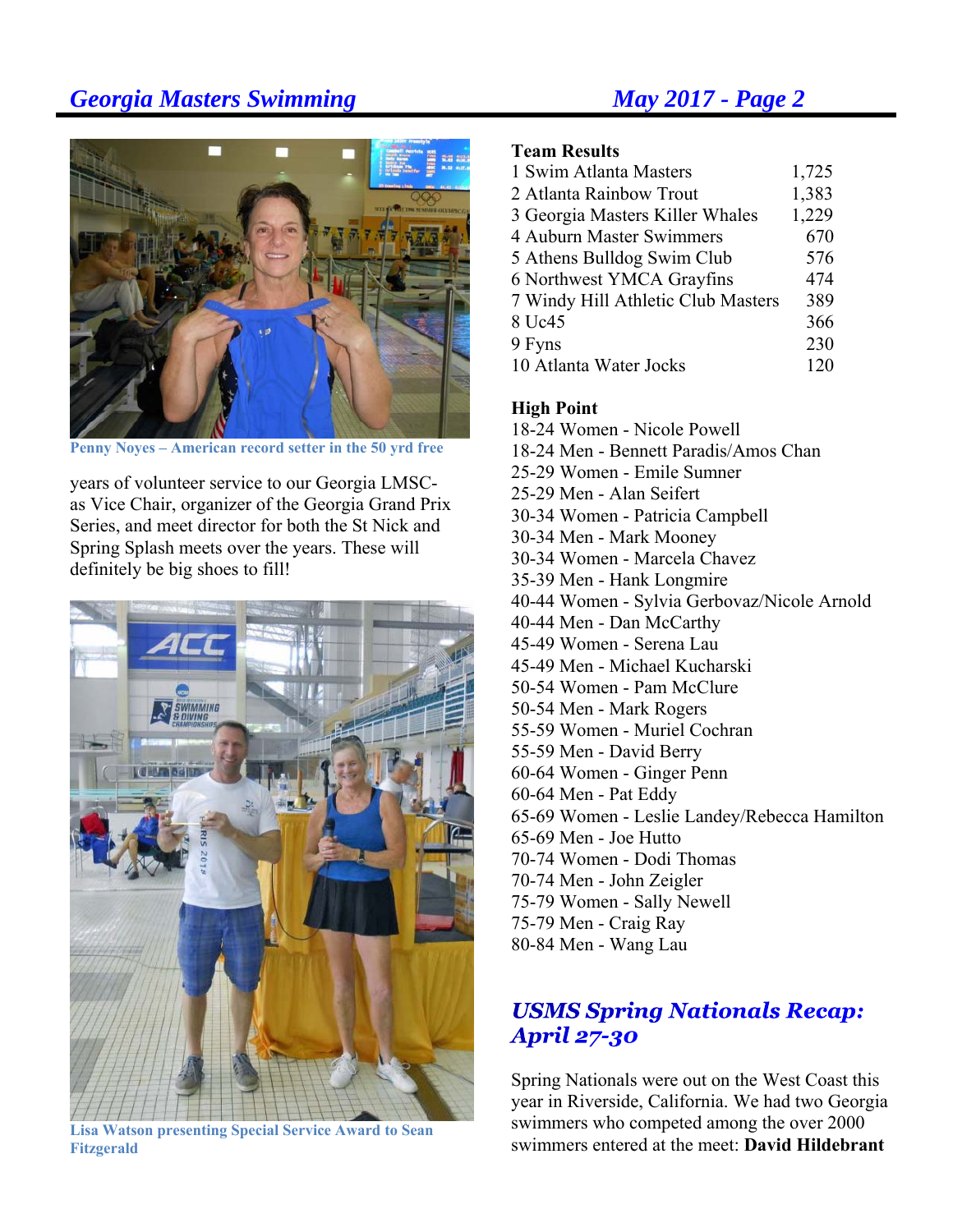(GAJA), and **Andy Dyer** (AWJ). They both did well among stiff competition. David (M60-64):  $11<sup>th</sup>$  in 100 free & 50 breast; 7<sup>th</sup> in 100 IM; 6<sup>th</sup> in 50 & 100 fly;  $5^{\text{th}}$  in 50 back and Andy (M55-59):  $13<sup>th</sup>$  in 50 free; 9<sup>th</sup> in 100 free; 7<sup>th</sup> in 100 breast & 100 IM;  $6<sup>th</sup>$  in 200 breast.

Summer (LC) Nationals this year will be held in Minneapolis on August 2-6.



Guillermo Vargas will be the new meet director for the Spring Splash and St Nick's meets.

# **Other News**

### **Swimmer Profile - Craig Page** By Elaine Krugman



Craig is no stranger around swimming pools. As the son of a former Junior **Olympics** qualifier, he grew up in the family's backyard swimming pool while his mom taught swimming lessons. As Craig recalled,

"Some of my earliest memories were hanging on to my mom's neck when she was giving lessons to all of the neighborhood kids."

This Athens Bulldog Swim Club (ABSC) member, 35, started competing in summer league at the age of 9 or 10 and also swam on the high school swim team. "I never swam all year around in large part because my mom was a competitive swimmer growing up, and she wanted me to have a life with other extra-curricular activities, and time with my friends. In some ways, it's a bit of a shame, because I thrive in a more structured situation than she did, and I really enjoy swimming," Craig explained.

Even so, after graduating high school, Craig didn't swim again until he turned thirty. What got him back into the pool was being invited by a good friend who was looking for a fifth person to join her group on a trek in Nepal. Craig thought it would be a great 30<sup>th</sup> birthday present to himself; however, he was anxious with the fact he weighed forty pounds more than he currently weighs. "I was concerned I would be the anchor weighing down the group as we were trekking the Himalayas; so, in February 2011, I started looking for forms of exercise." Returning to doing what he knew and did best, the former swimmer returned to the pool and ultimately joined the Masters Swimming program with Athens Bulldog Swim Club.

"I forgot how much I thrive in a team environment. I like being accountable to a group and a coach," Craig said. After having a wonderful trek through Nepal, he returned to the pool with the Bulldogs and kept up with his swimming. In the process, he developed a great friendship with fellow Bulldog Masters swimmer, **Jonathan Dunn**, who is in the same age group and has the same competitive spirit as Craig. Jonathan encouraged Craig to compete in his first Masters swim meet in December 2012, at the St. Nick's meet, which was his first competition since high school.

After his initial struggle readjusting to swimming, the transition back to competition was easy for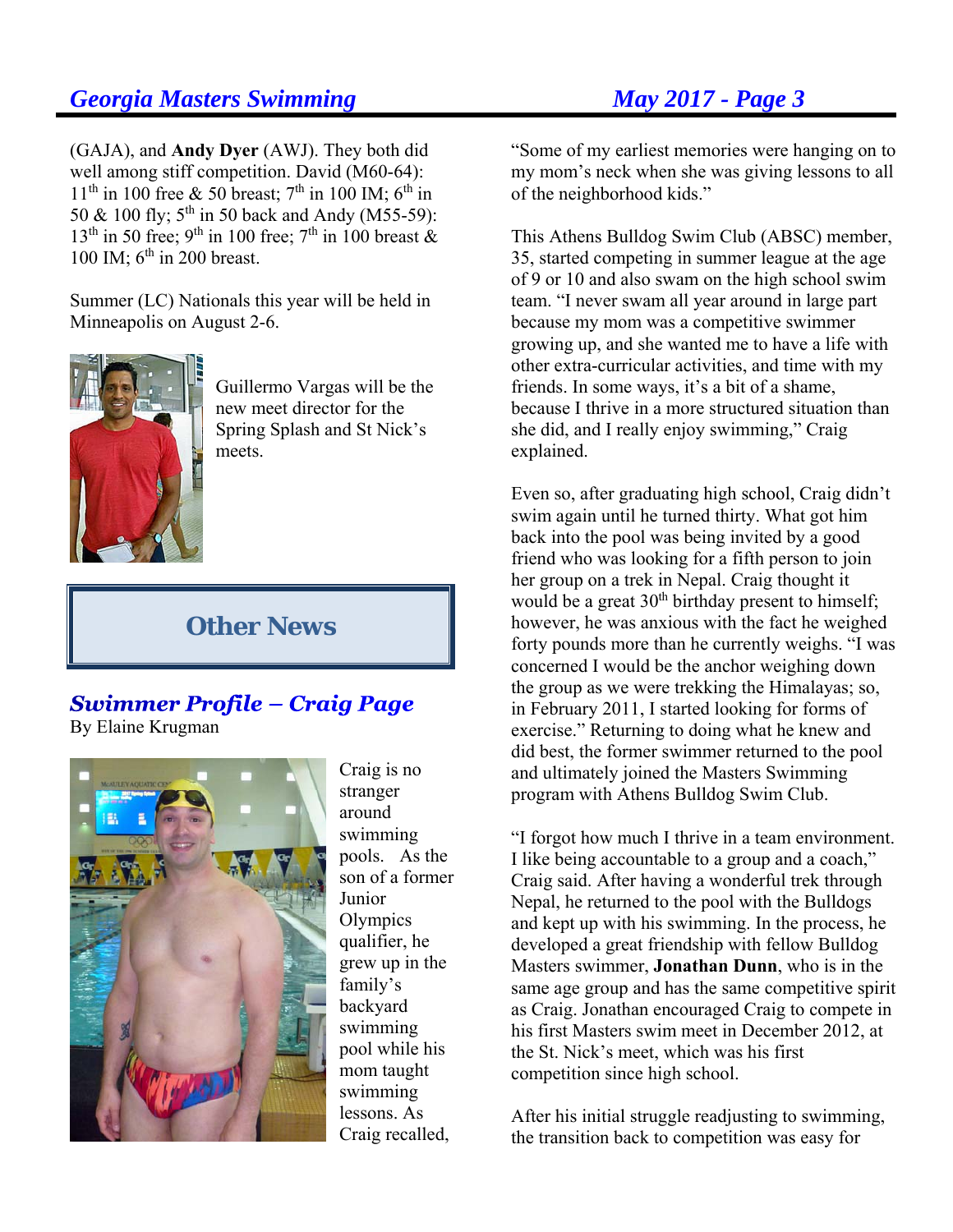Craig, because of his previous background. It helped having a mom who was instrumental in laying a solid foundation by providing stroke and competition tips over the years he was growing up.

In addition, Craig has been careful over the years with his nutrition and living a healthy lifestyle. He hasn't eaten fast food since he was eighteen and avoids sugary carbonated beverages. Weight gain accumulated, though, due to his sedentary professional career. By incorporating swimming into his routine before the Nepal trek, Craig was able to lose the forty pounds of extra weight. "Swimming acted as the catalyst to put everything together and reactivate those dormant abilities," he explained, and it is an integral and important part of his healthy lifestyle.

Although Craig first started swimming with Jonathon Dunn and the Bulldog Masters group, he has transitioned over the past five years to mostly training with age-groupers and becoming the primary coach for the ABSC Masters team.

Currently, this competitive swimmer trains five times per week with two different age groups. One consists of high school students, and the other is a group of very good middle schoolers. In all, he puts in anywhere from 3500 – 4500 yards per day.

When it's time to join his peers for competition, Craig loves the splash-and-dash events. This sprinter ranks the 50 yrd Backstroke as his favorite event, followed by the 50 Free, 50 Fly, 100 IM, 100 Back, and 50 Breast.

Although Craig loves to compete, it is mostly against himself. Rather than shoot for Top Ten rankings or other peer-oriented goals, he aims to beat his best times. The only exception is his friendly rivalry with Jonathan Dunn. "Jonathan is a better swimmer than me, so Jonathan sets the bar, and I try to make it. That's a separate goal from the two to four pages of other goals that I have."

That's a heck of a list of goals, but having concrete goals for his swimming has helped Craig tremendously.

Although he considers himself a "Type B" personality in many ways, this motivated competitor describes himself as "Type A" when it comes to his swimming and goal-setting. His goals include specifics on improving stroke flaws for each stroke, race times to achieve for each event, and more. After the St. Pat's meet, Craig went home and typed up a one-page list of improvements he wanted to make, and he gave it to his coaches. His list included such things as better flip turns and underwaters in his 100 yrd Freestyle race.

Craig is quite emphatic about goal-setting, and he encourages other swimmers to set goals and share them with their coach, if they have one. "It's important to develop goals and have very specific goals (for practices and meets," he emphasized.

Creating a baseline from his first meet in 2012 gave Craig race times to improve in his next meet. Since then, he has worked hard to continue conquering his personal best times. Ultimately, what this goal-oriented swimmer always aims to achieve is beating himself. Where the "Type B" aspect of Craig's personality comes in is when he doesn't quite achieve his goals. "I'm very kind with myself and can be very flexible and laid back about everything. At the end of the day, it's all about having fun!"

Craig currently has his sights set on having fun in Indianapolis, the site of the 2018 Nationwide US Master's Swimming Spring National Championship.

As for favorite meets Craig competes in on a regular basis, his favorites are the Auburn Masters Invitational, Spring Splash, and St. Nick's meet.

It was the Auburn meet in February of 2013 that brings back the best U.S. Masters Swimming memories for Craig. "It was my first overnight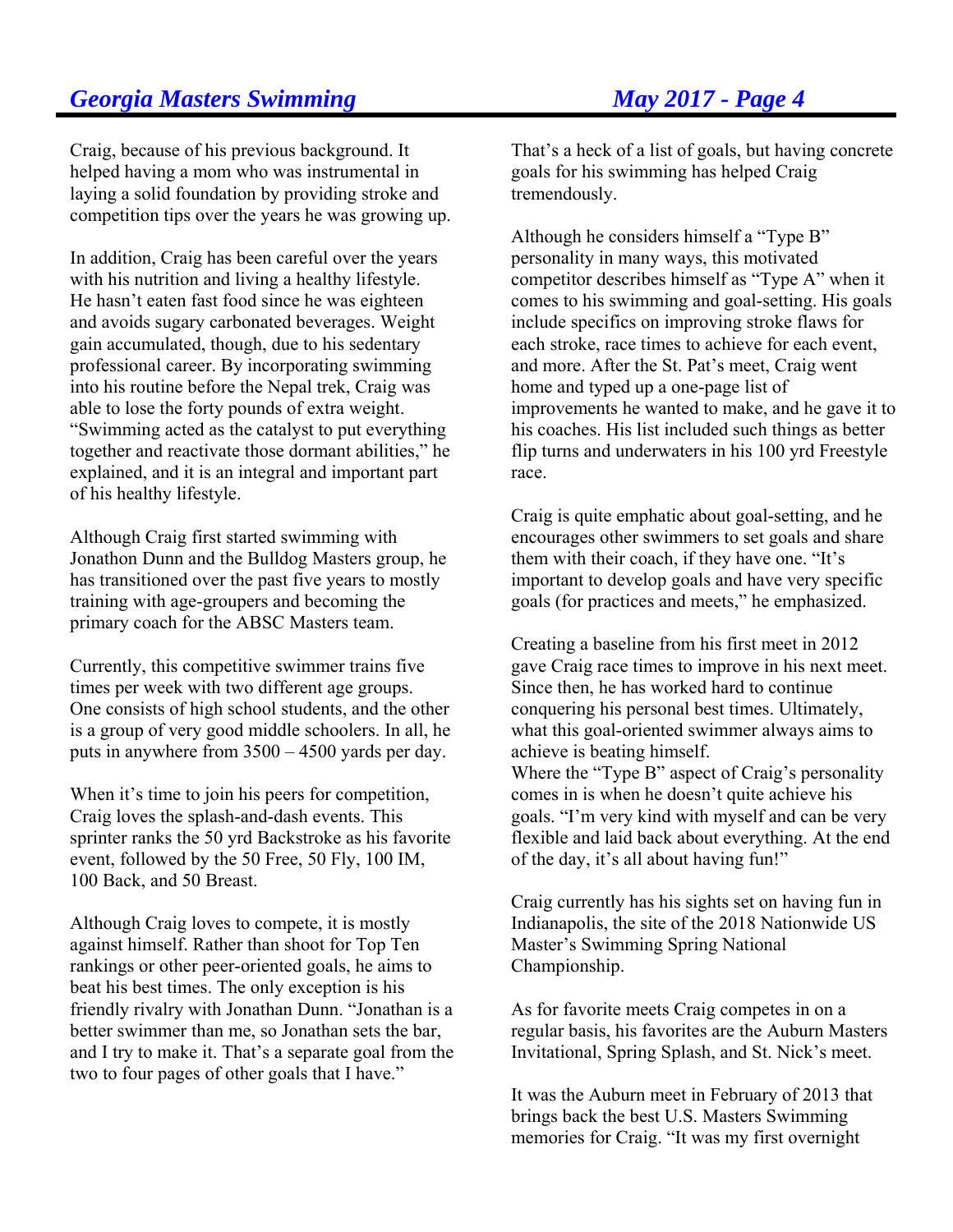away meet where we were at a hotel. We took a large group of us the first time I went to that meet. The feeling of camaraderie and closeness…all wrapped up in the package of a swim meet."

I remember noticing how much fun those Bull Dogs were having, especially when they got together for this group shot (Craig Page on right, Jonathan Dunn in center):



The memories of that meet were just as much about team spirit and friendship as they were about racing and achieving goals; and, that is what Craig enjoyed so much.

Craig is also enjoying the balance in his life of the different activities he pursues, and the role swimming plays. "Right now, my life is divided into work, which is my professional/ intellectual outlet, swimming which is my social and physical outlet; and, I also have a small baking business that is my creative outlet. That is how I think about what role the different things in my life play. Swimming is the one time when I'm not at my computer, I'm not attached to my phone; and, I'm extremely present for the people around me and in front of me while I'm swimming. My favorite part of every day is my first 50 in the water. You feel all the stress and anxiety from the day slip away; diving in and just communing with the water."

### **Measuring Pee in Pools**

By Erin Blakesmore, Smithsonian, May 3, 2017

How much pee is in your pool? It's a question that's long concerned scientists and swimmers alike.

To read the entire article go to: http://www.smithsonianmag.com/smartnews/scientists-found-sweet-way-measure-peepools-

180963124/?utm\_source=smithsoniandaily&utm\_ medium=email&utm\_campaign=20170503-dailyresponsive&spMailingID=28905635&spUserID= NzQwNDU4MzgwMTcS1&spJobID=1040442474 &spReportId=MTA0MDQ0MjQ3NAS2

# **Adolph Kiefer Dies at 98**

May 5, 2017

Many of us remember Adolph Kiefer, but our younger swimmers may not. This is a very interesting article about a gold medal backstroker in the 1936 Olympics. He passed on May 5, 2017.

https://www.kiefer.com/blog/adolph-kiefer-life



**Kiefer swimming in his home pool in 2014.**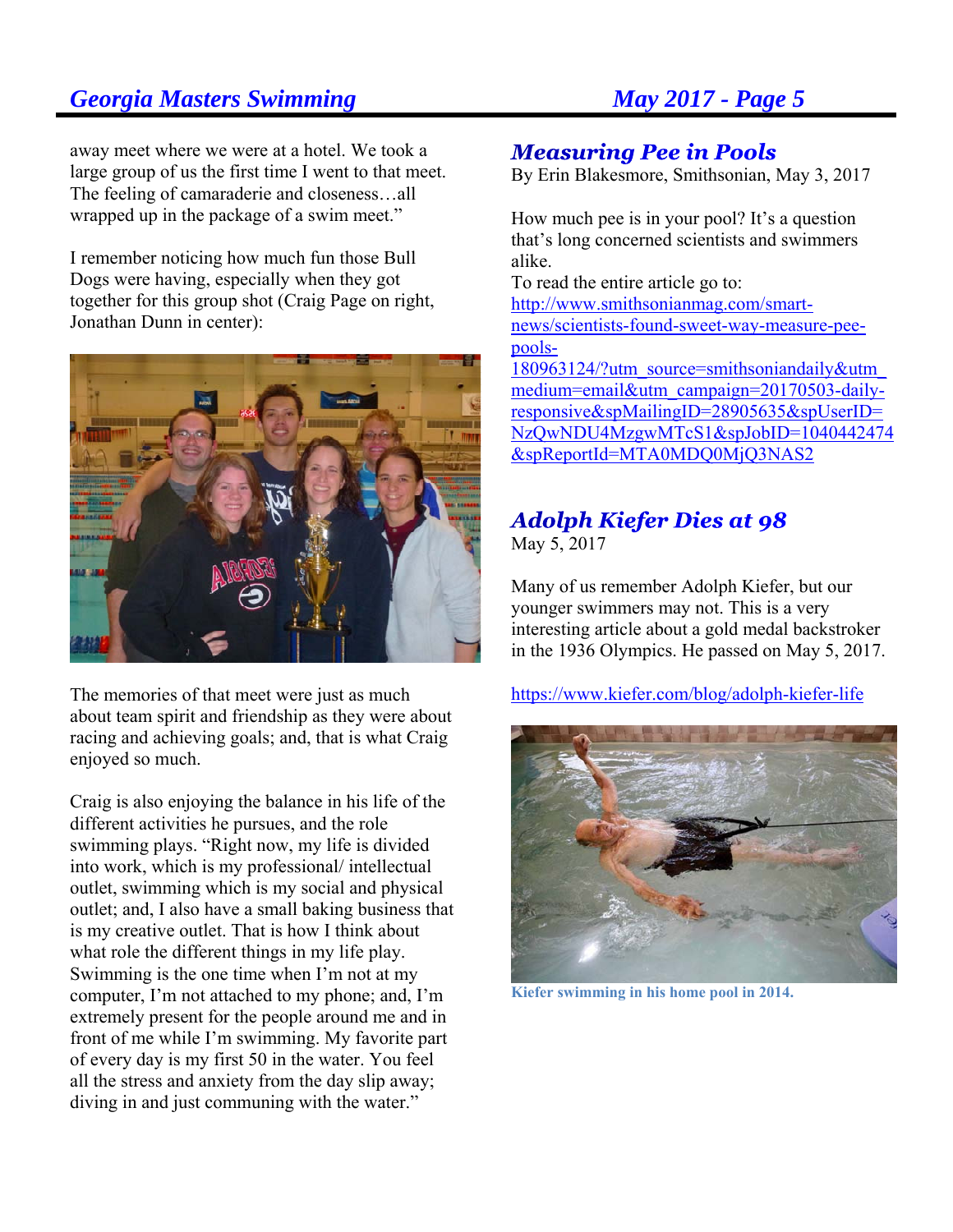|                | <b>June 2017</b>                              |                    |                                           |  |  |  |
|----------------|-----------------------------------------------|--------------------|-------------------------------------------|--|--|--|
| $1*$           | Georgia LMSC Conference Call @ 7:15pm;        | 3                  | 1-3m Open Water Championships –           |  |  |  |
|                | contact Lisa if you'd like to join the call – |                    | Chattanooga, TN                           |  |  |  |
|                | lisa.watson@ung.edu                           |                    |                                           |  |  |  |
| 4              | 9+m Open Water Championships -                | $5-10$             | National Senior Games – Birmingham, AL    |  |  |  |
|                | Chattanooga, TN                               |                    | (not a USMS recognized event)             |  |  |  |
| $17*$          | Bulldog LC Invitational at UGA (entry         | $30 - 2$           | Dixie Zone LC Championships - Greenville, |  |  |  |
|                | enclosed)                                     |                    | <b>SC</b>                                 |  |  |  |
|                |                                               | <b>July 2017</b>   |                                           |  |  |  |
|                | Georgia LMSC Conference Call @ 7:15pm         | $1 - 2$            | Dixie Zone LC Championships – Greenville, |  |  |  |
|                |                                               |                    | <b>SC</b>                                 |  |  |  |
| $8*$           | Georgia Games Open Water at Lake Acworth      |                    |                                           |  |  |  |
|                | www.georgiagames.org                          |                    |                                           |  |  |  |
|                |                                               | <b>August 2017</b> |                                           |  |  |  |
|                | Georgia LMSC Conference Call @ 7:15pm         | $2 - 6$            | USMS Summer LC Nationals - Minneapolis,   |  |  |  |
|                |                                               |                    | MN                                        |  |  |  |
| September 2017 |                                               |                    |                                           |  |  |  |
| $9*$           | Southside Seals Pentathlon – Steve Lunquist   | $9*$               | Georgia LMSC Annual Meeting               |  |  |  |
|                | Aquatic Center                                |                    |                                           |  |  |  |
| $13 - 17$      | USMS Convention - Dallas, TX                  | $23*$              | Swim Across America Open Water - Lake     |  |  |  |
|                |                                               |                    | Lanier                                    |  |  |  |

# *Upcoming Events*

 Information on these and other Dixie Zone events can be found on the Dixie Zone website at www.dixiezone.org/Meets.htm. \*Dates in red are Georgia LMSC events.

# *Who Y*=*All Can Call*

| <b>Name</b>           | <b>Title</b>              | <b>Phone</b>       | Email                              |
|-----------------------|---------------------------|--------------------|------------------------------------|
| Rob Copeland          | Long Distance             | $(678)$ 817-1602   | rob copland@comcast.net            |
| Donna Hooe            | Coaches Chair             | $(912) 884 - 6456$ | rdhooe1@juno.com                   |
| Sean Fitzgerald       | Vice-Chair                | (404) 496-4422     | seanfit $(a)$ gmail.com            |
| <b>Bob Kohmescher</b> | Newsletter Editor         | $(770)$ 722-2192   | bobk340@comcast.net                |
| Ian King              | Member At Large           | $(678)$ 471-8483   | Ianeking roswell@hotmail.com       |
| Elaine Krugman        | Contributing Editor       | $(678) 603 - 1543$ | ekrugman@aol.com                   |
| <b>Bill Lotz</b>      | Member At Large           | $(404)$ 261-1906   | blotz@mindspring.com               |
| David Morrill         | Safety                    | $(770) 862 - 2533$ | latycar@latycar.org                |
| Britta O'Leary        | Member At Large           | $(636)$ 295-3222   | b.boesing@gmail.com                |
| Andy Rettig           | <b>LMSC</b> Registrar     | $(678)$ 417-6411   | $\arcti\frac{g}{\omega}$ gmail.com |
| Ed Saltzman           | Treasurer, Records, Meet  | $(770)$ 442-9075   | swimsalt@bellsouth.net             |
|                       | Sanctions, Communications |                    |                                    |
| <b>Jeff Tacca</b>     | Member At Large           | $(404)$ 256-0733   | jtacca@comcast.net                 |
| <b>Lisa Watson</b>    | <b>LMSC Chair</b>         | $(770)$ 497-1901   | lisa.watson@ung.edu                |
|                       |                           | $(678)717 - 3646$  |                                    |
| Karol Welling         | Secretary                 | $(770)$ 631-9195   | krw83@mindspring.com               |
| John Zeigler          | Fitness                   | $(770)$ 972-7981   | jvzeigler@bellsouth.net            |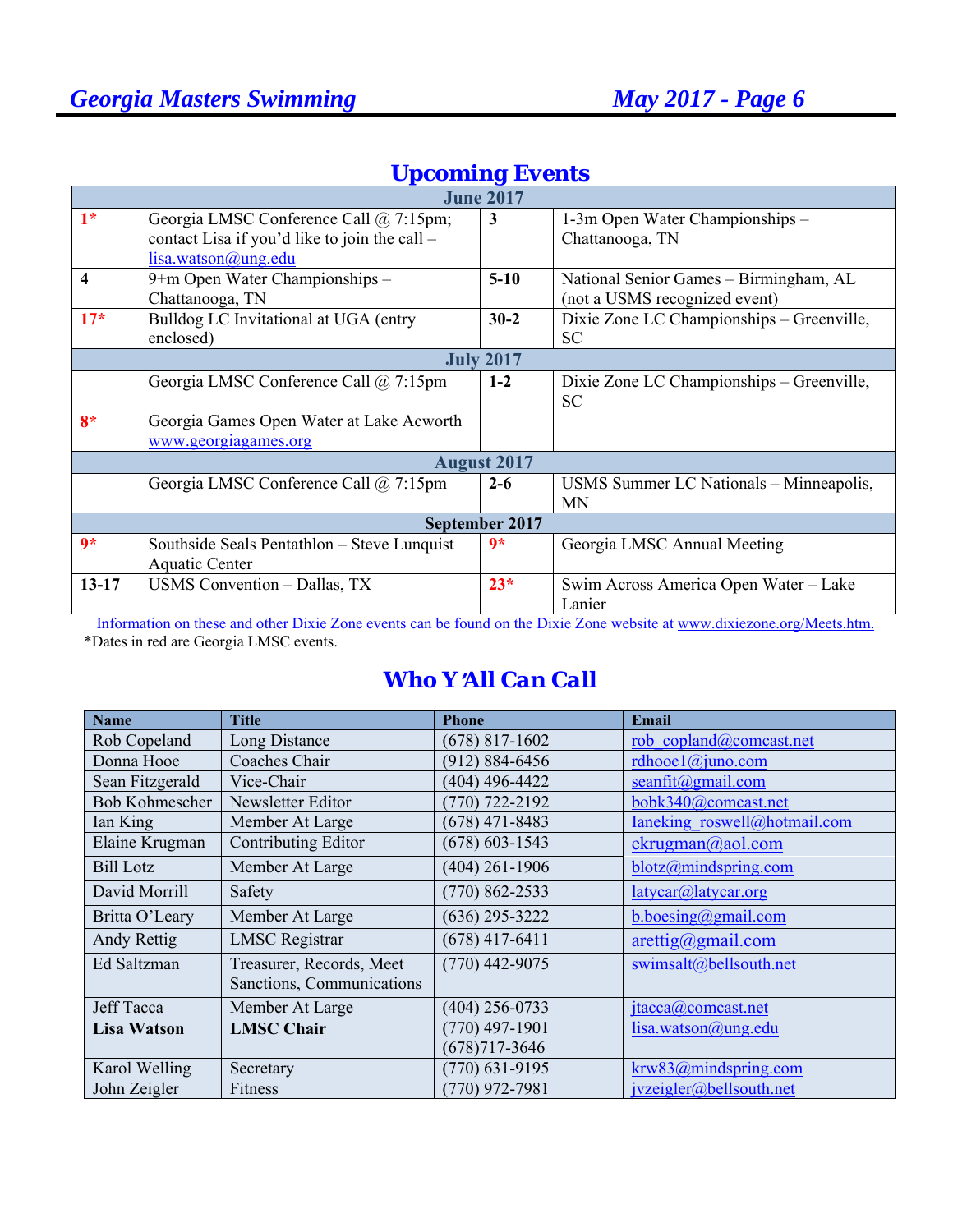| <b>Name</b>                             | Website                                                          |
|-----------------------------------------|------------------------------------------------------------------|
| Athens Bulldog Swim Club                | http://www.athensbulldogs.com                                    |
| <b>Atlanta Rainbow Trout</b>            | www.atlantarainbowtrout.com/                                     |
| Atlanta Water Jocks                     | www.atlantawaterjocks.com                                        |
| <b>Chastain Park Athletic Club</b>      | www.ChastainParkAthleticClub.org                                 |
| <b>Concourse Athletic Club Masters</b>  | https://www.wellbridge.com/concourse-athletic-club/sandy-springs |
| <b>DeKalb Aquatics Masters</b>          | http://dagswim.com                                               |
| Dixie Zone                              | www.dixiezone.org                                                |
| <b>Dynamo Masters</b>                   | www.dynamomasters.com/index.html                                 |
| Frances Meadows Aquatic Center          | http://www.gainesville.org                                       |
| Fyns                                    | http://www.fynsmasters.com                                       |
| Georgia Masters Swimming                | www.georgiamasters.org                                           |
| <b>Golden Isles Swimming</b>            | www.goldenislesswimteam.org                                      |
| John P. Thayer YMCA Masters Swim        | www.Columbusymca.com                                             |
| Nautical Milers Special Needs Swim Team | http://www.facebook.com/NauticalMilersSwimTeam                   |
| Northwest Georgia Aquatics              | www.teamunify.com/ganga                                          |
| <b>Richmond Hill Swim Club</b>          | http://richmondhillswimclub.com                                  |
| <b>Savannah Masters</b>                 | http://www.tlb975.wix.com/mastersswimming                        |
| <b>Stingrays Masters Swimming</b>       | www.stingraysswimming.com                                        |
| <b>Swim Atlanta Masters</b>             | www.swimatlantamasters.com/                                      |
| <b>Swim Macon Masters</b>               | www.swimmacon.com                                                |
| Tiftarea Tidal Wave                     | www.tiftareatidalwave.com                                        |
| <b>Warner Robins Aquanauts</b>          | http://wraswim.com                                               |
| Windy Hill Athletic Club Masters        | http://www.midtown.com/windyhill                                 |

# *Swim Websites*

# *Georgia Teams & Clubs*

| Georgia Clubs                          |             |                         |                                   |  |
|----------------------------------------|-------------|-------------------------|-----------------------------------|--|
| Name                                   | Abbr        | Contact                 | Email                             |  |
| Andrew & Walter Young YMCA             | <b>AWYY</b> | Iilonga Thandiwe        | linz.t@mindspring.com             |  |
| <b>Atlanta Rainbow Trout</b>           | <b>ART</b>  | Sean Fitzgerald         | seanfit@gmail.com                 |  |
| Atlanta Water Jocks                    | <b>AWJ</b>  | Lorenzo Benucci         | lbenucci@gmail.com                |  |
| <b>Brad Akins YMCA Barracudas</b>      | <b>BAYB</b> | <b>Meredith Carroll</b> | meredith@gapiedmontymca.org       |  |
| Chastain Park Athletic Club            | <b>CPAC</b> | Jim King                | jimkingusa@gmail.com              |  |
| <b>Concourse Athletic Club Masters</b> | <b>CM</b>   | Nancy Overheim          | cacmasteratl@gmail.com            |  |
| <b>DeKalb Aquatics Masters</b>         | <b>DAQM</b> | Melissa Wilborn         | daqswim@bellsouth.net             |  |
| Frances Meadows Aquatic Cnter          | <b>FMAC</b> | <b>Meghan Modisette</b> | mmodisette@gainesville.org        |  |
| Georgia Masters                        | <b>GAJA</b> | Lisa L Watson           | Lisa. Watson@ung.edu              |  |
| Golden Tiger Aquatic Club              | <b>GTAC</b> | <b>Nate Rhoads</b>      | nrhoads@brenau.edu                |  |
| <b>Gwinnett County Masters Club</b>    | <b>GMAC</b> | Destry Dispain          | Destry.Dispain@gwinnettcounty.com |  |
| John P. Thayer YMCA Masters            | <b>BARM</b> | Scott Balkcum           | sbalkcum@ymcacolumbusga.com       |  |
| Swim                                   |             |                         |                                   |  |
| Life Time Swim Georgia                 | <b>LTMS</b> | Ryan Bell               | ryanbell@msn.com                  |  |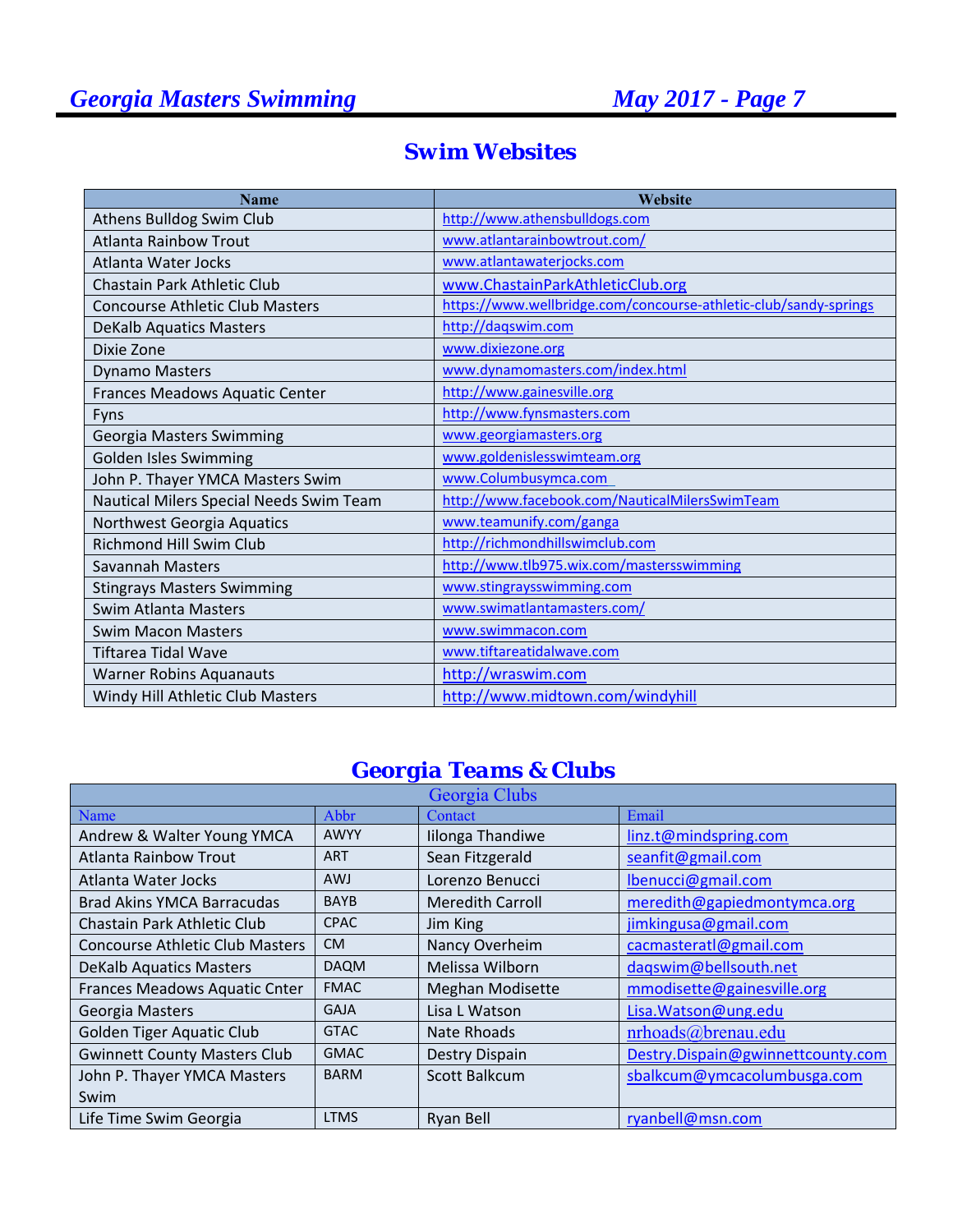| <b>Nautical Milers Special Needs</b> | <b>NAUT</b> | <b>Patrick Thoreson</b>         | patrick_thoreson@yahoo.com        |
|--------------------------------------|-------------|---------------------------------|-----------------------------------|
| Swim Team                            |             |                                 |                                   |
| Northwest Georgia Aquatics           | <b>NWGA</b> | Karney McNear                   | nwgaquatics@gmail.com             |
| Northwest YMCA Grayfins              | <b>YGF</b>  | Muriel Cochran                  | murielcochran@gmail.com           |
| <b>Richmond Hill Swim Club</b>       | <b>RHSC</b> | Anne Cutchin                    | rhscswimcoach@gmail.com           |
| <b>Stingrays Masters Swimming</b>    | <b>RAY</b>  | lan Goss                        | rayscoach@gmail.com               |
| <b>Summit Family YMCA</b>            | SY          | <b>Mike Steele</b>              | mikes@ymcaatlanta.org             |
| <b>Tiftarea Tidal Wave</b>           | <b>TTW</b>  | Dustin Bengston                 | tiftareatidalwave@gmail.com       |
| Windy Hill Athletic Club Masters     | <b>WHA</b>  | Keith Berryhill                 | keith.berryhill@windyhillclub.com |
|                                      |             | <b>Georgia Superteam (GAJA)</b> |                                   |
| <b>ASL Silverking TRI-Masters</b>    | <b>ASLM</b> | Kathleen Greely                 | aslcoachgreely@gmail.com          |
| Athens Bulldog Swim Club             | <b>DAWG</b> | <b>Craig Page</b>               | craigwpage@gmail.com              |
| <b>Dynamo Swim Masters</b>           | <b>DYNA</b> | <b>Coach Maria Thrash</b>       | mariat0202@aol.com                |
| Fyns                                 | <b>FYNS</b> | Raquel Terroba                  | Fyns.coach@gmail.com              |
| Georgia Masters Killer Whales        | <b>GMKW</b> | Lisa Watson                     | lisa.watson@ung.edu               |
| <b>Golden Isles Swimming</b>         | <b>GIST</b> | <b>Betty Veater</b>             | betty@stmarkstowers.com           |
| Lake & Mountain Hilltoppers          | LMH         | <b>Bill Pave</b>                | wpave@windstream.net              |
| Life Time Swim Alpharetta            | <b>ALPL</b> | <b>Ryan Moss</b>                |                                   |
| Life Time Swim Johns Creek           | <b>JCL</b>  | <b>Merrie Copeland</b>          |                                   |
| Life Time Swim Woodstock             | <b>WSKL</b> | <b>Elizabeth Gibson</b>         |                                   |
| Life Time Swim Atlanta               | <b>ATLL</b> | Lauren Lamb                     |                                   |
| Life Time Swim Sugarloaf             | <b>SUGL</b> | Jonathan Sims                   |                                   |
| <b>Savannah Masters</b>              | <b>SAVM</b> | Donna Hooe                      | rdhope1@juno.com                  |
| Southside Seals                      | SSS         | <b>Rob Copeland</b>             | rob copeland@comcast.net          |
| <b>Stingrays Masters</b>             | <b>RAYS</b> | lan Goss                        | rayscoach@gmail.com               |
| Swim Atlanta Masters                 | <b>SAMS</b> | <b>Scott Davis</b>              | scot@swimatlanta.com              |
| <b>Swim Macon Masters</b>            | <b>SMM</b>  | <b>Tana Selby</b>               | tanatanas@bellsouth.net           |
| <b>Warner Robins Aquanauts</b>       | <b>WRAM</b> | Daniel Murray                   | coach@wraswim.com                 |



**Ed Saltzman giving instructions to volunteer timers at the ART Spring Splash** 

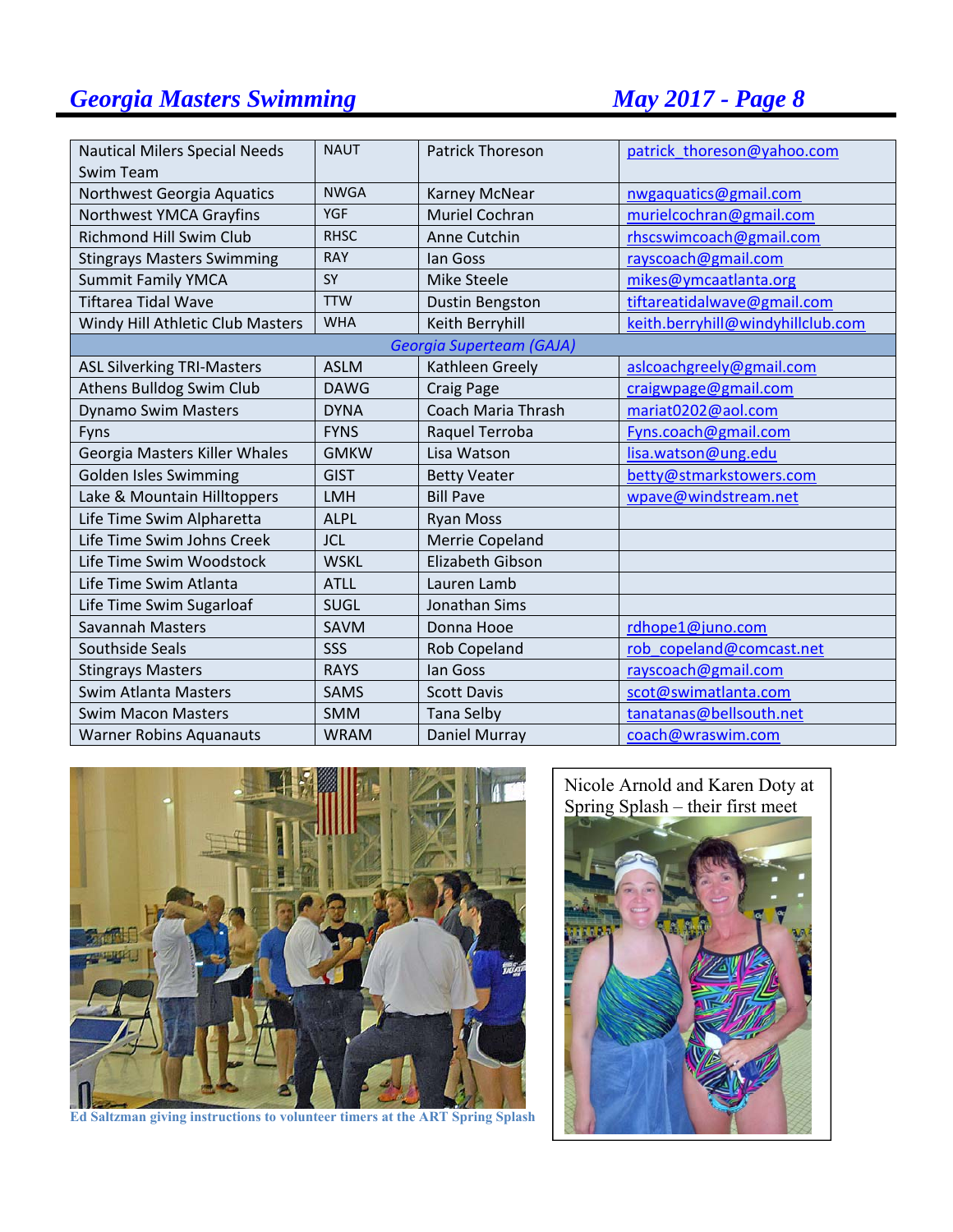

**2016 Grand Prix Winners** 



**us!**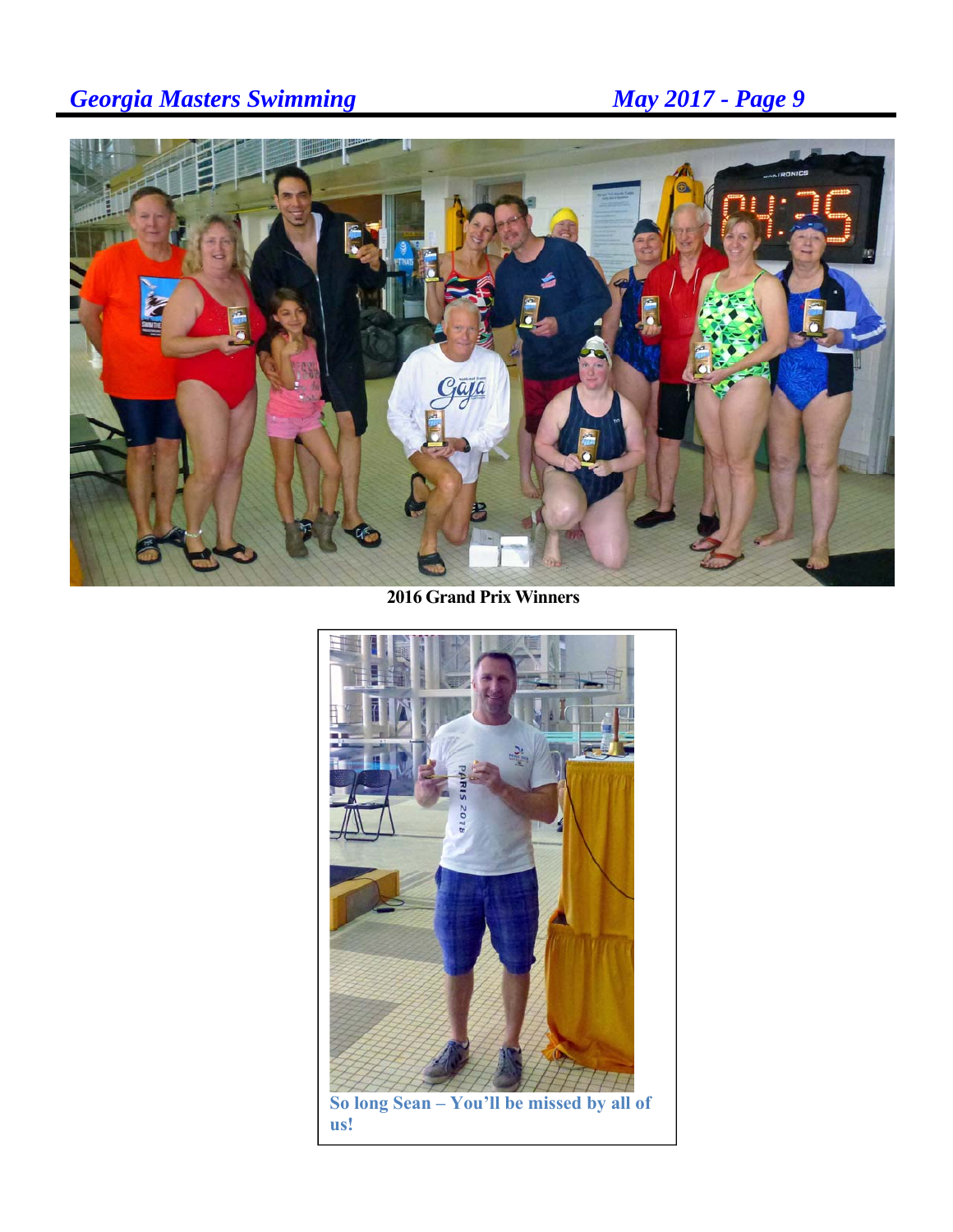### ENTRY FORM 2017 WOLLER ABSC / GEORGIA MASTERS LONG-COURSE MEET 2017 GEORGIA LONG COURSE METERS STATE CHAMPIONSHIP GABRIELSEN NATATORIUM AT THE UNIVERSITY OF GEORGIA June 17, 2017 USMS SANCTION: **457-L001**

**Date and Time:** June 17, 2016: Warm-ups in the competition pool will be available from 12:00noon-12:50pm. The diving well will be available for warm-up from 12:00noon until 30 minutes after the end of the meet or 5:00pm. The meet begins at 1:00pm.

**Location:** Gabrielsen Natatorium, University of Georgia, 330 River Road, Athens, GA 30602, 706-542-5060

#### **Meet Director:** Craig Page craigwpage@gmail.com 706-461-8288

**Facility:** The Gabrielsen Natatorium is a state-of-the-art indoor facility with three pools, which was dedicated in 1996. The natatorium has three separate pools: a 50-meter competition pool with two movable bulkheads, ranging in depth from 8 ft to 9ft; a diving pool; and an instructional and recreational pool. All lanes feature nonturbulent lane lines and starting blocks. One 50 meter 8-lane course will be used for this competition. At least 4 lanes for continuous warm-down will be available in the diving well. The length of the competition course is in compliance and on file with USMS in accordance with articles 105.1.7 and 107.2.1. Total seating is 2,000.

**Eligibility:** Participants must be registered Masters swimmers and at least 18 years of age as of June 17, 2017. Swimmers turning 18 after the meet entry deadline and by June 17, 2017 must enter the meet by the meet entry deadline and register for USMS either before or June 4. If a swimmer wishes to affiliate with a Masters club, the club and swimmer must both be registered with the same Local Masters Swimming Committee. If there are questions about affiliation, the swimmer will be entered with the affiliation "UC."

**Age Groups:** Age for the meet is determined as of December 31, 2017, except for 18-year-olds, who must be 18 by June 17, 2017. Age groups for individual events: 18–24, 25–29, 30–34, 35–39 ... (five-year increments as high as necessary). Relay events are based on the cumulative ages of all the swimmers on the relay: 76+, 100+, 120+, 160+, 200+, 240+, 280+, 320+.

**Seeding:** One course will be used for all the events. All swimmers will be seeded in mixed heats for each event, slowest to fastest by entry time, regardless of age or gender.

**Meet Roster:** A meet roster, including name, age, gender, and club, will be available at the meet and emailed to all participants who provided an email address prior to the meet.

**Warm-up Procedure:** Swimmers must enter the pool feet first in a cautious and controlled manner. No diving or backstroke starts will be allowed, except in designated sprint lanes. One or two lanes will be designated as one-way sprint lanes during the pre-meet warm-up sessions in the competition pool only. Any swimmer who acts in an unsporting or unsafe manner within the swimming venue may be considered for appropriate action or penalty by the referee (rule 102.13.3). Pull buoys, kickboards, fins, hand paddles, and snorkels are not allowed in the competition or warm-up pools.

**Scratches:** Any swimmer failing to report to the proper lane in the correct heat of an event will be scratched from that event and will not be permitted to swim that event at another time.

**Entry Forms:** Read all instructions and fill out the form completely. Incomplete forms or forms with "pending" in place of a USMS registration number will be rejected (except for 18-year-olds who turn 18 after the meet entry deadline, but before the first day of the meet, who must enter the meet by the meet entry deadline, but may register for USMS either before or on June 17). A swimmer whose club affiliation differs from what is listed on his or her USMS registration card must send either a new USMS registration card or a letter from the local registrar with the new club affiliation and effective date. Online registration is available here: https://www.clubassistant.com/club/meet\_information.cfm?c=2404&smid=9161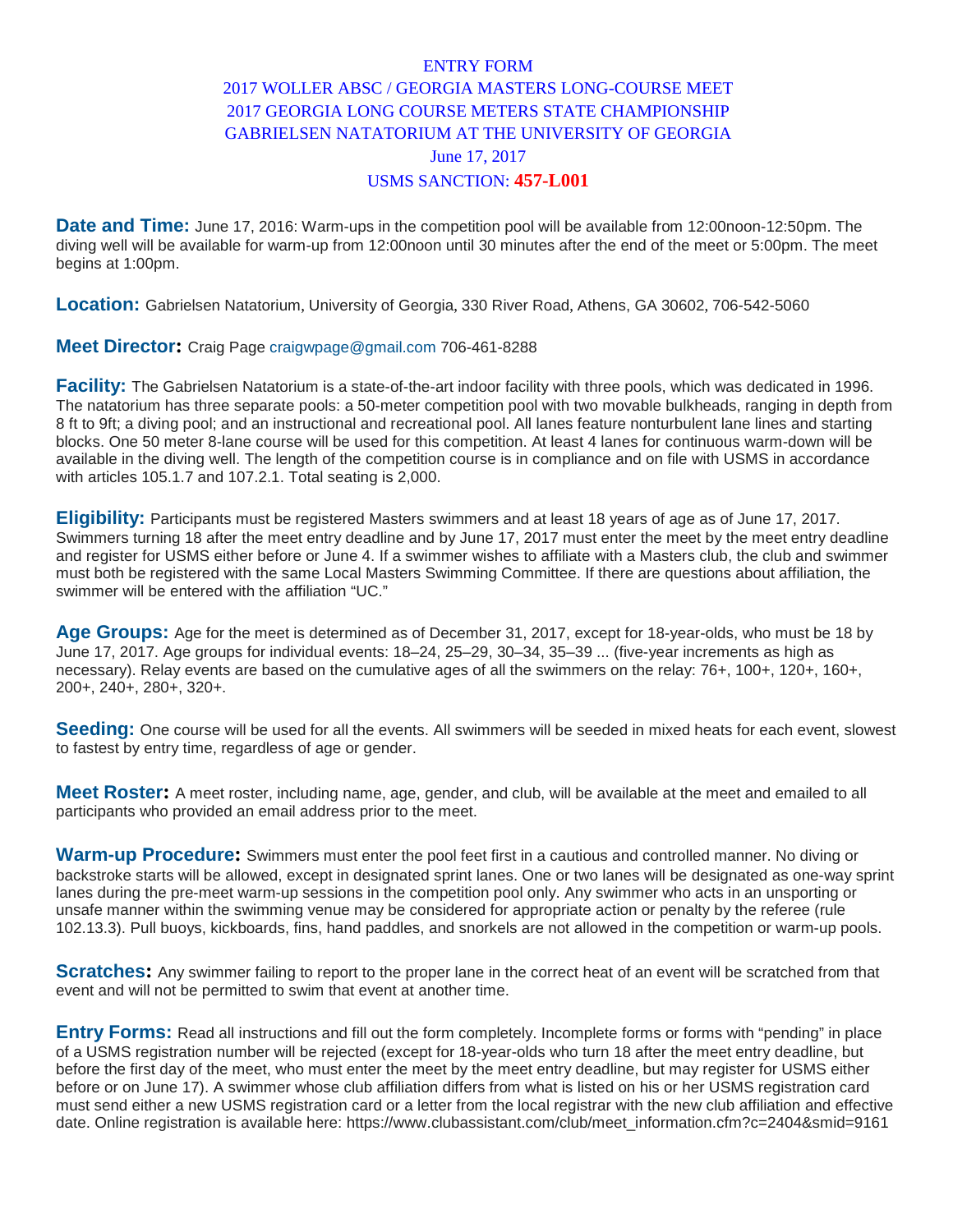**Fees:** Fees are \$40 per individual for a maximum number of five (5) individual events per swimmer. Fees must accompany the entry form and must be paid in U.S. dollars by check or money order. Do not mail cash. The entry is not complete until the check has cleared the bank. If there are questions about an entrant's check, full cash payment in U.S. dollars will be required before the entrant is allowed to swim. No refunds will be given for events not swum. Relay-only swimmers must submit an entry form with payment by the entry deadline. All fees should be made payable to "Craig Page".

**Entry Deadline / Mail Entry / Deck Entries:** Online entry will remain open until Tuesday, June 13th at 11:59PM with no late fee. There is no late fee for online entry. Completed mailed entries (Entry form, signed waiver, copy of USMS card, and fee) must be received by June 9, 2017 to be seeded appropriately at the meet. Entries received after June 9, 2017 and before June 17, 2017 will be processed as a deck entry. Deck entries will be accepted the day of the meet during until 12:30pm. Deck entries will only be permitted in open lanes.

No telephone entries will be accepted. Mail paper entries early. Do not send certified or overnight mail requiring a signature. Photocopy completed entry forms and personal checks for your records and verification.

**Mail paper entries to:** Craig Page, 310 Rumson Road, Athens, GA 30605

**Number of Events:** Competitors may enter up to five individual events and three relays.

**Relay Information:** Relays will be entered on the day of the meet by the deadline time announced. Relay-only swimmers (i.e., not entered in an individual event) must have entered the meet and paid the fee by the meet entry deadline or as a deck entry. Each competitor is allowed to swim a maximum of three relays. Relay entries will be submitted to the meet director. Each of the four members of any relay team must be registered with the same Masters club.

**Scoring/Awards:** Individual Events: 9-7-6-5-4-3-2-1. Relays: 18-14-12-10-8-6-4-2.

Team scoring will be tabulated by workout group for Georgia teams and by club for all out of state teams. Ribbons will be available for pickup for first through third places in each age group with result labels. Unclaimed awards will not be mailed.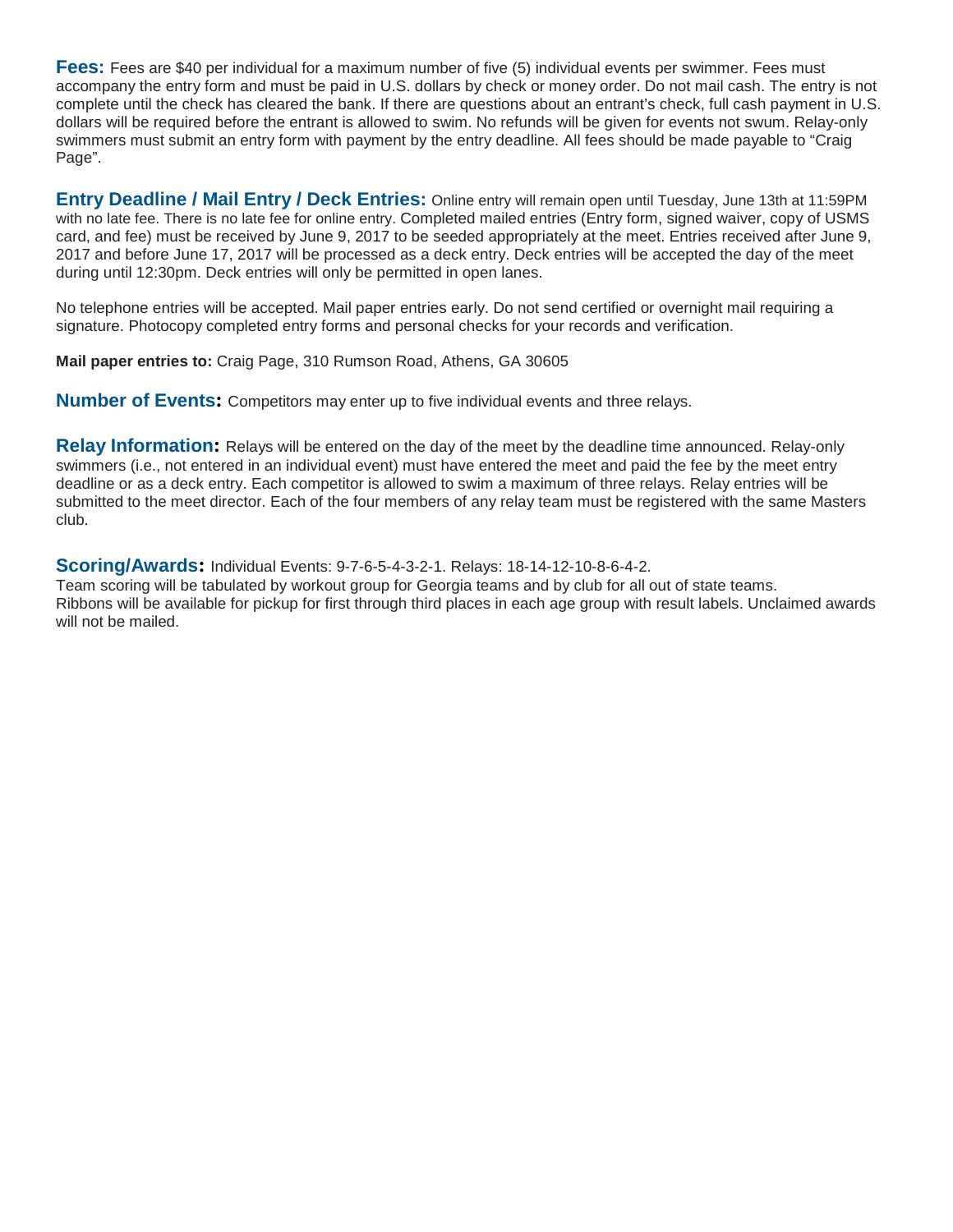#### ENTRY FORM

### 2017 WOLLER ABSC / GEORGIA MASTERS LONG-COURSE MEET 2017 GEORGIA LONG COURSE METERS STATE CHAMPIONSHIP GABRIELSEN NATATORIUM AT THE UNIVERSITY OF GEORGIA June 17, 2017

USMS SANCTION: **457-L001**

| AGE on 12/31/17                                           |  |                                                        |       |  |  |
|-----------------------------------------------------------|--|--------------------------------------------------------|-------|--|--|
|                                                           |  |                                                        |       |  |  |
|                                                           |  |                                                        | PHONE |  |  |
|                                                           |  | USMS# _____________(Include a copy of your card) EMAIL |       |  |  |
|                                                           |  |                                                        |       |  |  |
| (UC## = Unattached: GAJA: Use local chapter or club name) |  |                                                        |       |  |  |

Enter your events and seedtimes on this form.

Saturday, June 17, 2017 Warm ups: 12:00PM Meet: 1:00PM

|                | <b>EVENT</b>       | <b>SEED TIME</b> | <b>EVENT</b>              | <b>SEED TIME</b> |
|----------------|--------------------|------------------|---------------------------|------------------|
| $\mathbf{1}$   | 400 m Freestyle    |                  | 200 m Indiv. Medley<br>10 |                  |
| $\mathbf{2}$   | 200 m Butterfly    |                  | 100 m Breaststroke<br>11  |                  |
| 3 <sup>1</sup> | 400 m Free Relay   | <b>XXXXXXXX</b>  | 50 m Backstroke<br>12     |                  |
| 4              | 100 m Backstroke   |                  | 100 m Butterfly<br>13.    |                  |
|                | 5 50 m Freestyle   |                  | 14 200 m Free Relay       | <b>XXXXXXXX</b>  |
| 6              | 200 m Breaststroke |                  | 15 200 m Freestyle        |                  |
| 7              | 200 m Medley Relay | <b>XXXXXXXX</b>  | 50 m Breaststroke<br>16   |                  |
| 8              | 50 m Butterfly     |                  | 200 m Backstroke<br>17    |                  |
| 9              | 100 m Freestyle    |                  | 400 m Medley Relay<br>18  | XXXXXXXX         |

| <b>Swimming Fees:</b>                               | \$40.00 for up to 5 individual events                                               |  |  |  |
|-----------------------------------------------------|-------------------------------------------------------------------------------------|--|--|--|
|                                                     | (Relays will be deck entered at the meet)                                           |  |  |  |
|                                                     | Mail a copy of your USMS card with this entry form                                  |  |  |  |
| <b>Entry Deadline:</b>                              | June 9, 2017 for mailed entries.                                                    |  |  |  |
|                                                     | Online entry will remain open until Tuesday, June 13th at 11:59PM with no late fee. |  |  |  |
|                                                     | Online entry available at:                                                          |  |  |  |
|                                                     | https://www.clubassistant.com/club/meet_information.cfm?c=2404∣=9161                |  |  |  |
| Craig Page (craigwpage@gmail.com)<br>Meet Director: |                                                                                     |  |  |  |
| Make checks payable to: Craig Page                  |                                                                                     |  |  |  |
|                                                     | Mail to: Craig Page, 310 Rumson Road, Athens, GA 30605                              |  |  |  |

# **Must sign USMS Liability Release on Back of Entry**